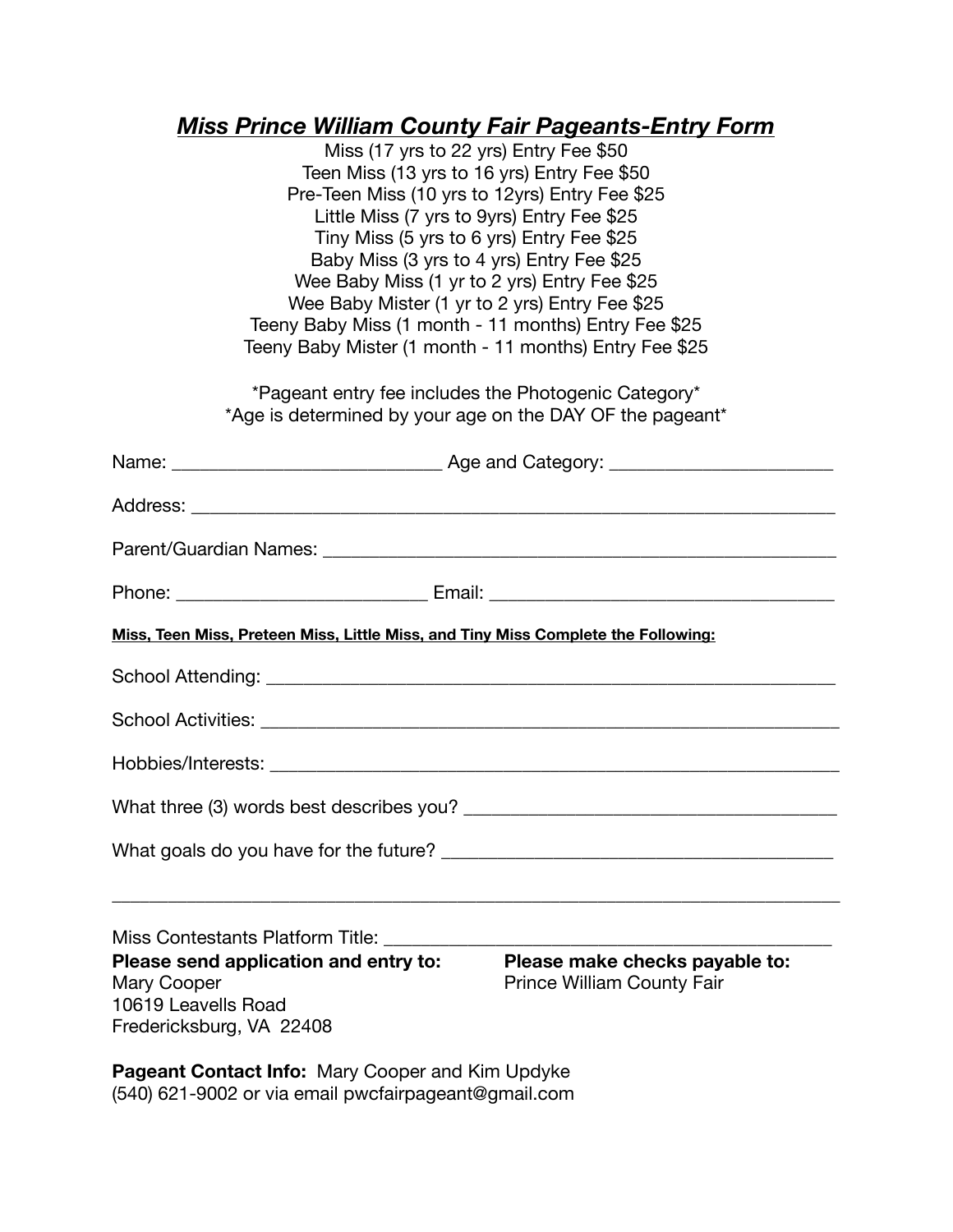## **Prince William County Fair Pageant**

## **Important Information**

Teen and Miss Contestants will compete in an Interview, Personality Wear, and Gown categories. They will also participate in an opening number, which will not be judged. Gowns should be long and age appropriate. Personality Wear should be non-glitz and represent the individuality of the contestant. For the Interview, contestants may wear a dress or business/ interview suit. Any wardrobe questions should be directed to the Pageant Directors.

Pre-Teen, Little Miss, Tiny Miss, Baby Miss, Wee Baby and Teeny Baby divisions will compete in summer attire. NO PAGEANT ATTIRE. Contestants should have minimal make-up and outfits should be "off the rack". Summer shorts/skirts, sundresses, etc. Judging will be based on personality of the contestant.

Optional: Photogenic for all age divisions. Score is not included in the competition score. Photos need to be turned in at Orientation date.

There is a non-refundable registration fee. This fee is due with your application. Make checks payable to Prince William County Fair. Pageant will be held rain or shine!

#### **Rules and Regulations**

1- Contestants must be single, never married, without children and never have been pregnant. Contestants must be female and have been born female. Must possess good moral character having never been convicted of a crime nor have any criminal charges pending, and must have never committed an act or engaged in any activity which could be characterized as dishonest, immoral, immodest or indecent.

2- Contestants and guests will conduct themselves in a proper manner at all times. Any display of poor sportsmanship or uncooperative behavior from the contestant and/or guest will result in disqualification.

3- Age group Queens/Kings will be required to participate in Prince William County Fair events.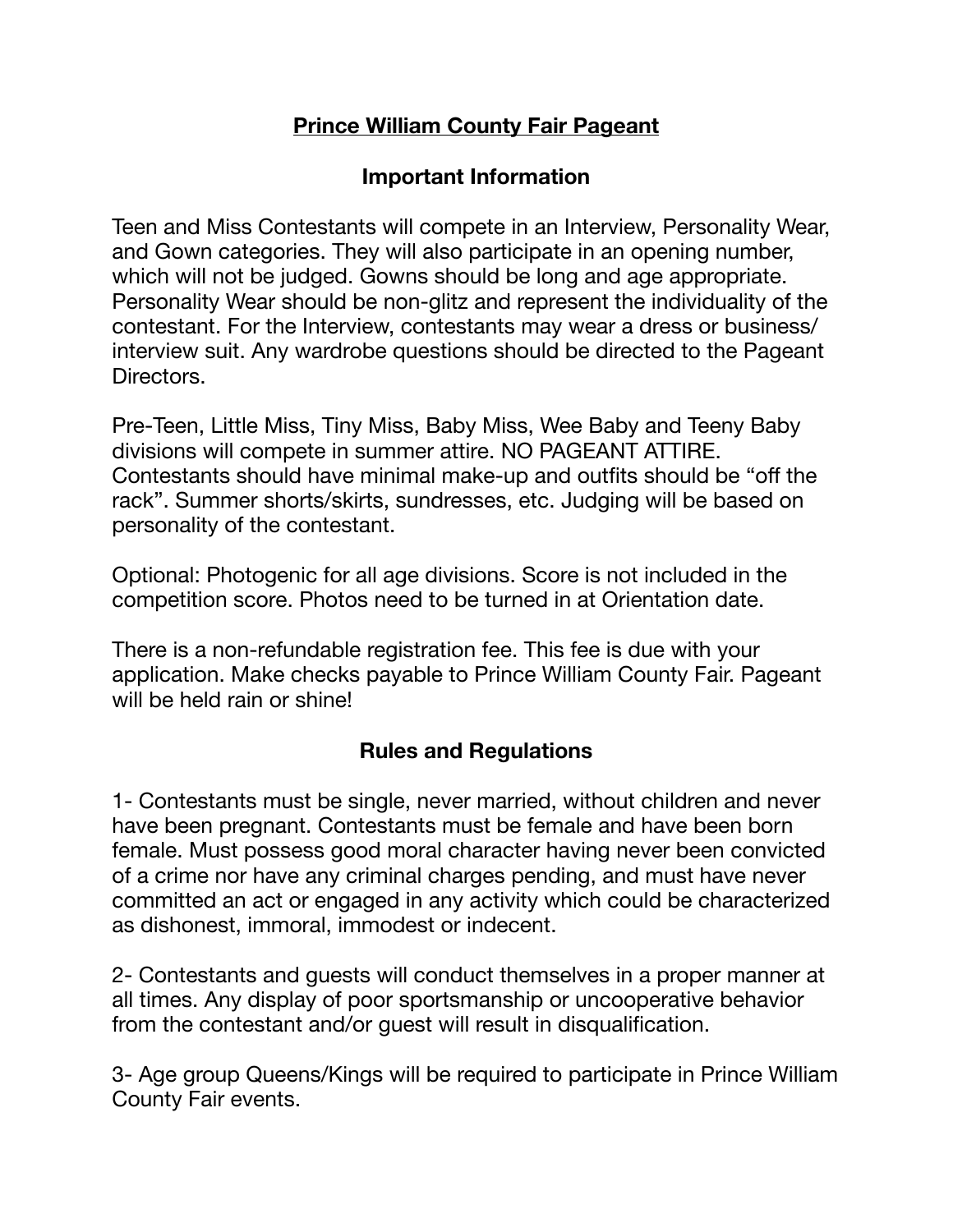4- The Miss contestant will advance to the Virginia Association of Fair State Pageant. Please remember that this commitment will require extensive preparation. We will assist you in every aspect of the competition but you MUST be willing and available. Failure to comply will result in forfeiture of the title to 1st runner up.

5- Miss and Teen contestants will have a 5 minute interview. Miss contestants will be required to speak on the platform of their choice during personality wear. This will be 30 seconds and timed.

6- Titleholders representing the Prince William County Fair will be expected to conduct themselves in a mannerly fashion, including online activity. Facebook, Instagram, Snapchat, and/or similar sites need to be tasteful. Any infraction of this rule will result in 1 warning. Any further infractions will result in immediate forfeiture of the title.

Name of Contestant: \_\_\_\_\_\_\_\_\_\_\_\_\_\_\_\_\_\_\_\_\_\_\_\_\_\_\_\_\_\_\_\_\_\_\_\_\_\_\_\_\_\_\_\_\_\_\_

Signature of Contestant (if over 18): \_\_\_\_\_\_\_\_\_\_\_\_\_\_\_\_\_\_\_\_\_\_\_\_\_\_\_\_\_\_\_\_\_\_

Signature of Parent/Guardian: \_\_\_\_\_\_\_\_\_\_\_\_\_\_\_\_\_\_\_\_\_\_\_\_\_\_\_\_\_\_\_\_\_\_\_\_\_\_\_